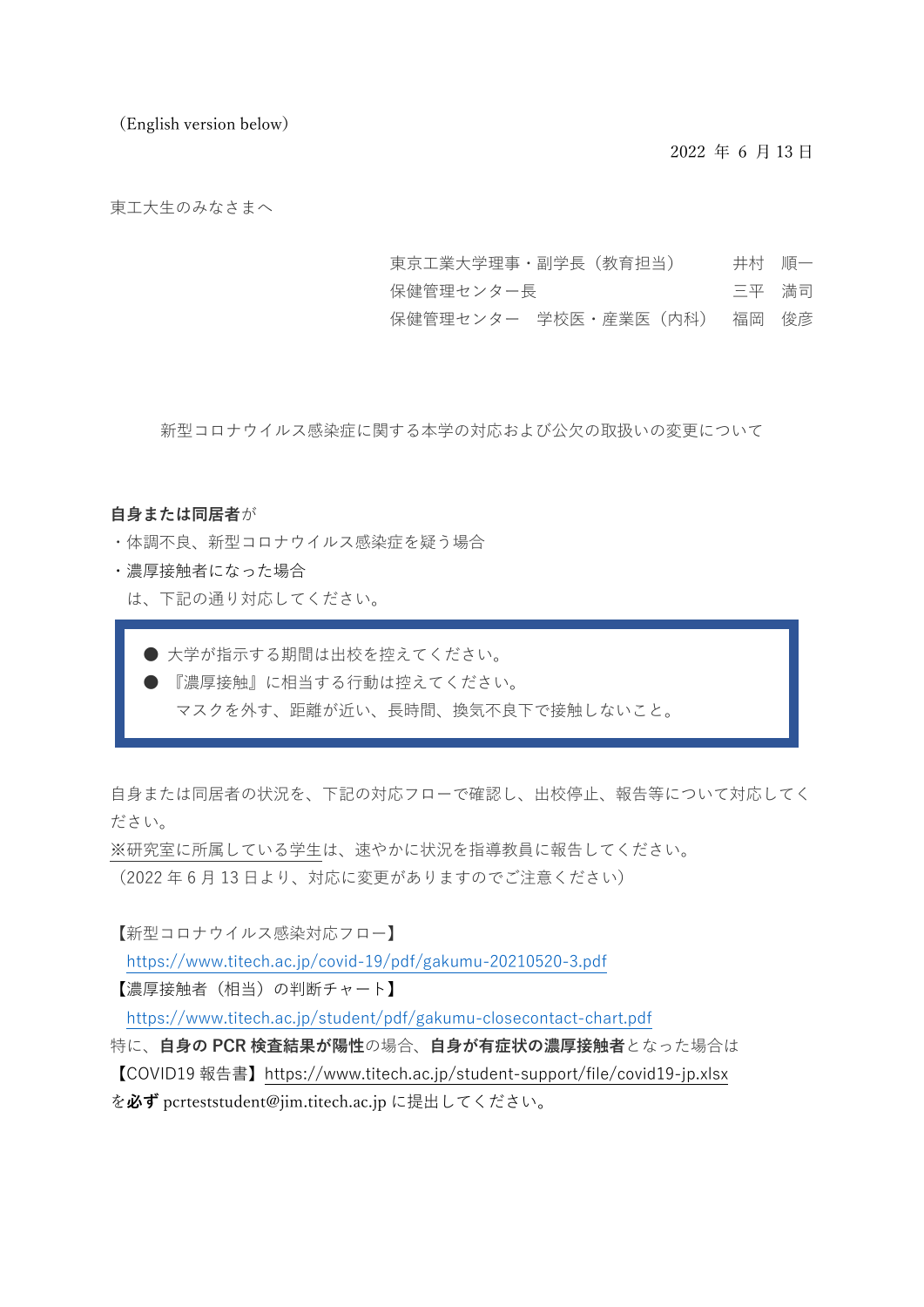これまでの対応との主な変更点は以下のとおりです。(詳細は上記フロー図で必ず確認)

- ▶ 陽性者本人から、濃厚接触者(相当)に連絡
- 濃厚接触者の範囲を、マスクをしないで会話・食事した者、同居している者に再定義
- ▶ pcrteststudent@jim.titech.ac.jp への報告書の提出対象を、陽性者又は有症状の濃厚接触 者に限定

新型コロナウイルス感染症に起因する授業の公欠の取扱いの目安については、次頁以降の表 をご覧ください。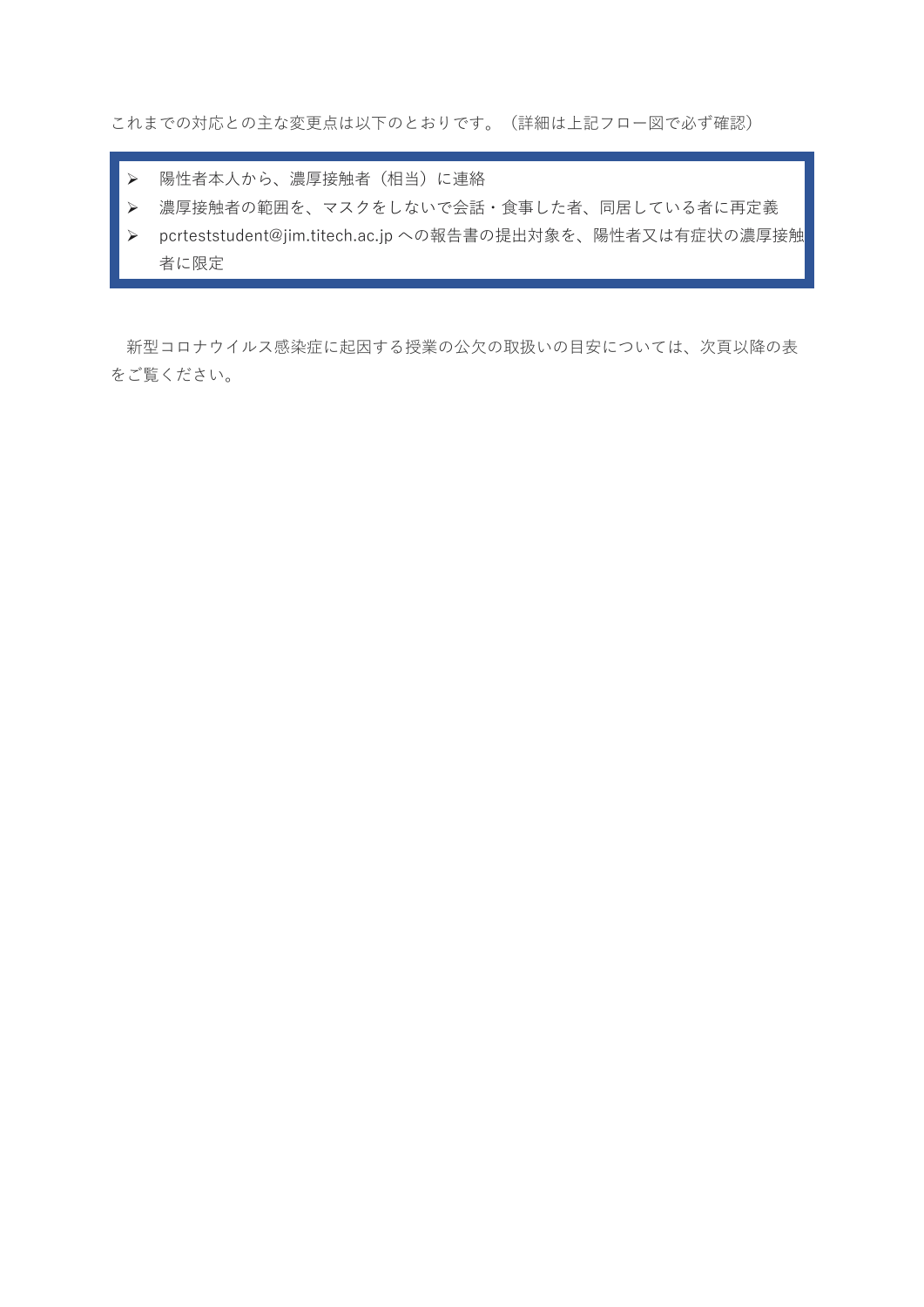(別紙)

# I. 新型コロナウイルス感染症に起因する対面授業の公欠の取扱いの目安

| 番<br>号      | 状況                             | 公欠 | 適用期間                                                                                               | 届出先 | 届出時期の目安              | 届出時の必要書類 |
|-------------|--------------------------------|----|----------------------------------------------------------------------------------------------------|-----|----------------------|----------|
| (1)<br>$-1$ | 新型コロナウイルス感染症に感<br>染した<br>(有症状) | 適用 | 発症後10日*1かつ症状軽快*2後<br>72 時間経過するまでの期間                                                                | 教務課 | 公欠事由該当期間<br>終了後1週間以内 | ·公欠届     |
| (1)<br>$-2$ | 新型コロナウイルス感染症に感<br>染した<br>(無症状) | 適用 | 検体採取日の翌日から7日間*1 経過<br>するまで。その後症状が生じた場合<br>には、さらに、発症日の翌日から 10<br>日かつ症状が軽快*2してから 72 時<br>間経過するまでの期間  | 教務課 | 公欠事由該当期間<br>終了後1週間以内 | ·公欠届     |
| (2)<br>$-1$ | 濃厚接触者(相当)となり、体調<br>不良の症状がある    | 適用 | 陽性者との最終接触(同居者:家庭<br>内隔離開始)から 7 日間(接触日ま<br>たは家庭内隔離開始日は0日として<br>カウント)、かつ症状が軽快*2してか<br>ら72時間経過するまでの期間 | 教務課 | 公欠事由該当期間<br>終了後1週間以内 | ·公欠届     |
| (2)<br>$-2$ | 濃厚接触者(相当)となったが,<br>体調不良の症状はない  | 適用 | 陽性者との最終接触(同居者:家庭<br>内隔離開始)から 7 日間(接触日ま<br>たは家庭内隔離開始日は0日として<br>カウント)経過するまでの期間                       | 教務課 | 公欠事由該当期間<br>終了後1週間以内 | ·公欠届     |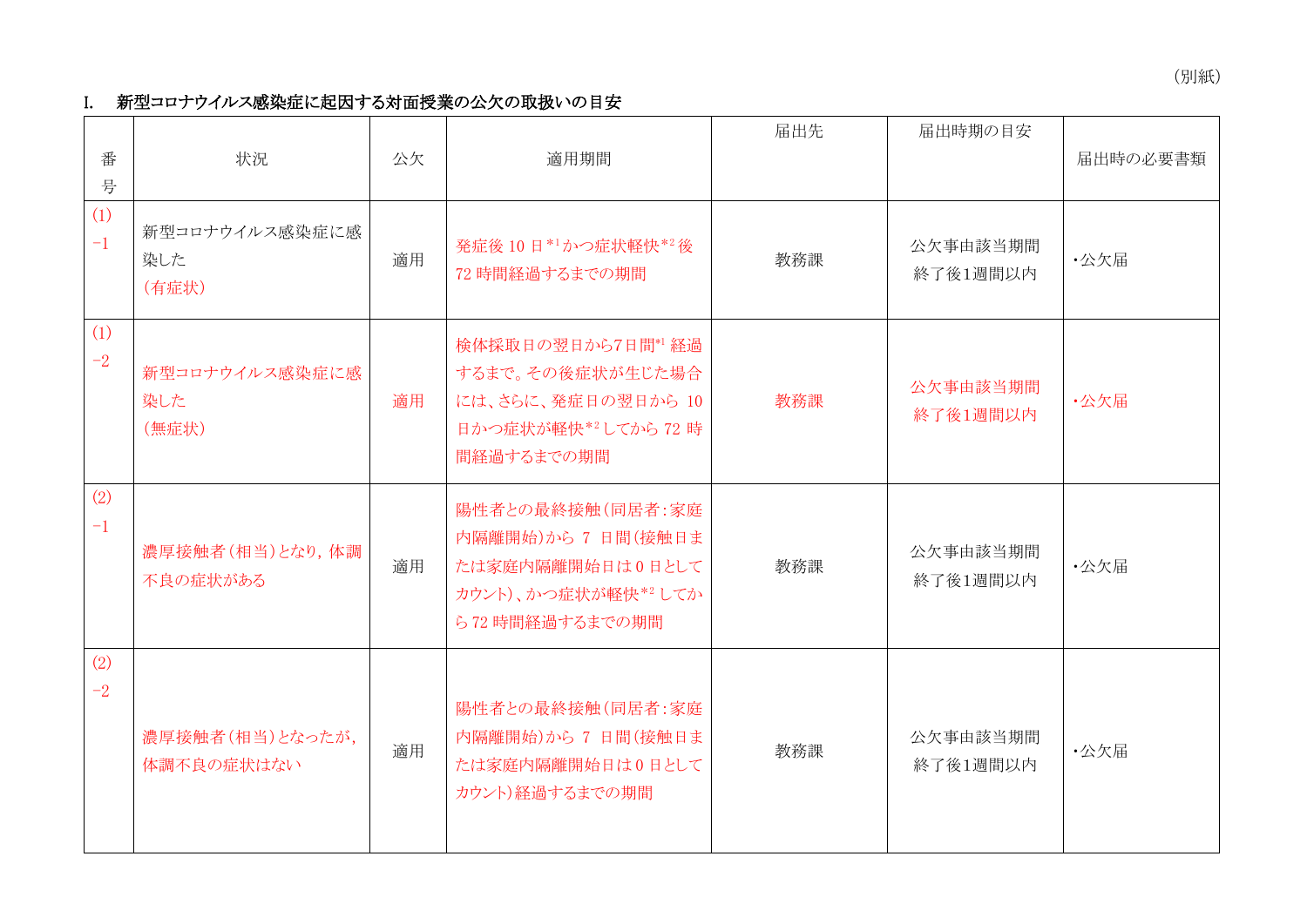| (2)<br>$-3$ | 濃厚接触者(相当)の疑いがあ                                   | 適用  | 濃厚接触者(相当)でないと判定さ<br>れるまでの期間                                                    | <欠席期間が3日以内><br>授業担当教員 | 可能な限り<br>速やかに        | 特になし                     |
|-------------|--------------------------------------------------|-----|--------------------------------------------------------------------------------|-----------------------|----------------------|--------------------------|
|             | $\zeta$                                          |     |                                                                                | <欠席期間が4日以上><br>教務課    | 可能な限り<br>速やかに        | ·公欠届                     |
| (3)         | ワクチンを接種する                                        | 適用  | 接種する日                                                                          | 授業担当教員                | 公欠事由該当期間<br>終了後1週間以内 | 特になし                     |
| (4)         | 体調不良である(発熱があるまた                                  |     | 症状が軽快*2してから 72 時間経過                                                            | <欠席期間が3日以内><br>授業担当教員 | 可能な限り<br>速やかに        | 特になし                     |
|             | は風邪の諸症状がある)                                      | 適用  | するまでの期間                                                                        | <欠席期間が4日以上><br>教務課    | 可能な限り<br>速やかに        | ·公欠届<br>・医療機関発行の診<br>断書等 |
| (5)         | ・ワクチン接種に伴う副反応が強                                  |     | 当該症状の治まるまでの期間                                                                  | <欠席期間が3日以内><br>授業担当教員 | 可能な限り<br>速やかに        | 特になし                     |
|             | い                                                | 適用  |                                                                                | <欠席期間が4日以上><br>教務課    | 可能な限り<br>速やかに        | ·公欠届<br>・医療機関発行の診<br>断書等 |
| (6)         | 同居者が濃厚接触者となった<br>が,本人は体調不良の症状はな<br>$\mathcal{V}$ | 適用  | 濃厚接触者との最終接触(同居者:<br>家庭内隔離開始)から 7 日間(接触<br>日または家庭内隔離開始日は 0 日<br>としてカウント)するまでの期間 | 教務課                   | 公欠事由該当期間<br>終了後1週間以内 | ·公欠届                     |
| (7)         | 同居者が体調不良となったが,<br>本人は体調不良の症状はない                  | 対象外 |                                                                                |                       |                      |                          |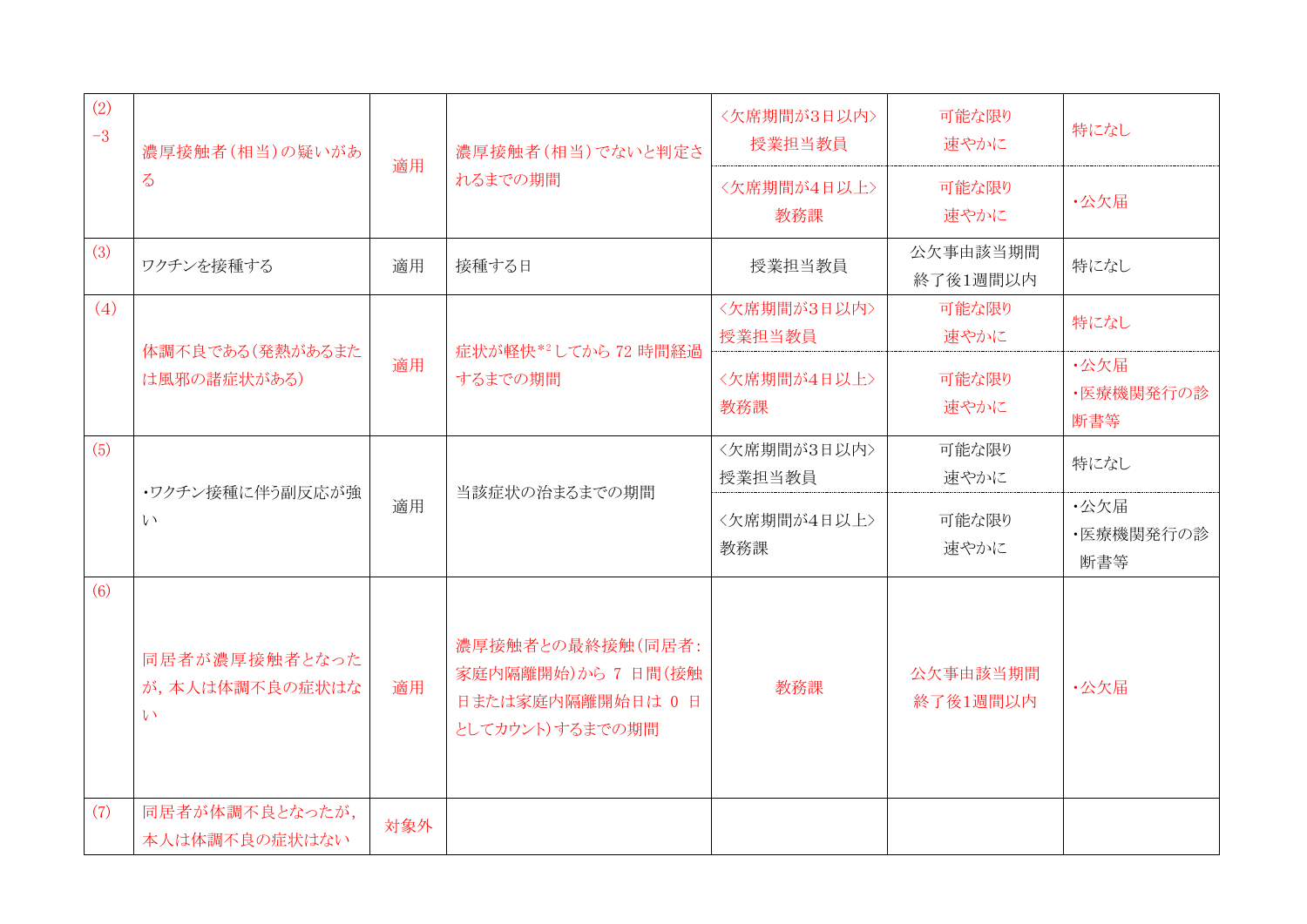| (8)  | 自身に基礎疾患等があり、感染 | 対象外 |                |     |          |      |
|------|----------------|-----|----------------|-----|----------|------|
|      | リスク回避に努める必要がある |     |                |     |          |      |
|      | その他の事情により対面授業に |     |                |     |          |      |
| (9)  | 参加できないまたは登校を希望 | 対象外 |                |     |          |      |
|      | しない            |     |                |     |          |      |
|      | 入国後の自宅等待機・公共交通 | 適用  | 当該期間が終了するまでの期間 | 教務課 | 公欠事由該当期間 | ・公欠届 |
| (10) | 機関不使用となる期間     |     |                |     | 終了後1週間以内 |      |

\*1:発症日または検体採取日を0日目としてカウントします。

\*2:症状軽快:解熱剤を使用せずに解熱し、かつ、呼吸器症状が改善傾向にあること(出典:厚生労働書)

### II. 補足事項及び留意事項

● 新型コロナウイルス感染症を疑う場合、PCR 検査や抗原検査を受ける場合,濃厚接触者になった場合,同居者が体調不良や濃厚接触者になった場合の対応に ついて

<https://www.titech.ac.jp/student/students/news/2022/064261.html>

- 新型コロナウイルス感染症に起因する公欠の取扱いは,原則,対面により実施する授業が対象となります。ただし,(1)及び(2)の状況においては,入院又は通常 の学修環境とは異なる場所等での待機が必要となる可能性があることを考慮し,オンライン授業についても適用対象となります。
- 公欠届については,HP よりダウンロードしてください。 [https://www.titech.ac.jp/enrolled/certificates/submitting/forms\\_current.html](https://www.titech.ac.jp/enrolled/certificates/submitting/forms_current.html)
- (1)及び(2)の状況において,症状がない,症状が軽い場合には,可能な範囲で,公欠適用期間中に公欠届を提出してください。その場合は,授業担当教員から早 めに課題や教材の提供等を受けることができる可能性があります。他の書類は、後から提出することも可能とします。
- (1)及び(2)の状況において,オンライン授業についても公欠の適用対象となりますが,自身の体調に変化がなく,オンライン授業に参加することが可能な場合には 公欠を届出せずに出席することが可能です。
- (4)発熱があるまたは風邪の諸症状がある場合には,次のとおりとします。 ・欠席期間が3日以内の場合には,各授業担当教員に直接メール等で連絡し,課題や教材の提供等を受けてください。 ・オンライン授業については,原則,公欠の適用対象とはなりません。
- (7)「同居者が体調不良となった」とは「同居者が体調不良だが,同居者のPCR検査等の陽性は確認されておらず,同居者自身が濃厚接触者でもない」ことを指し, 「本人に体調不良の症状はない」とは「本人のPCR検査等の陽性は確認されておらず,本人が濃厚接触者でもない」ことを指します。
- (9)自身に基礎疾患等があり、感染リスク回避に努める必要がある場合は、公欠の適用対象とはなりません。大学として今後の学修計画等をサポートしますので,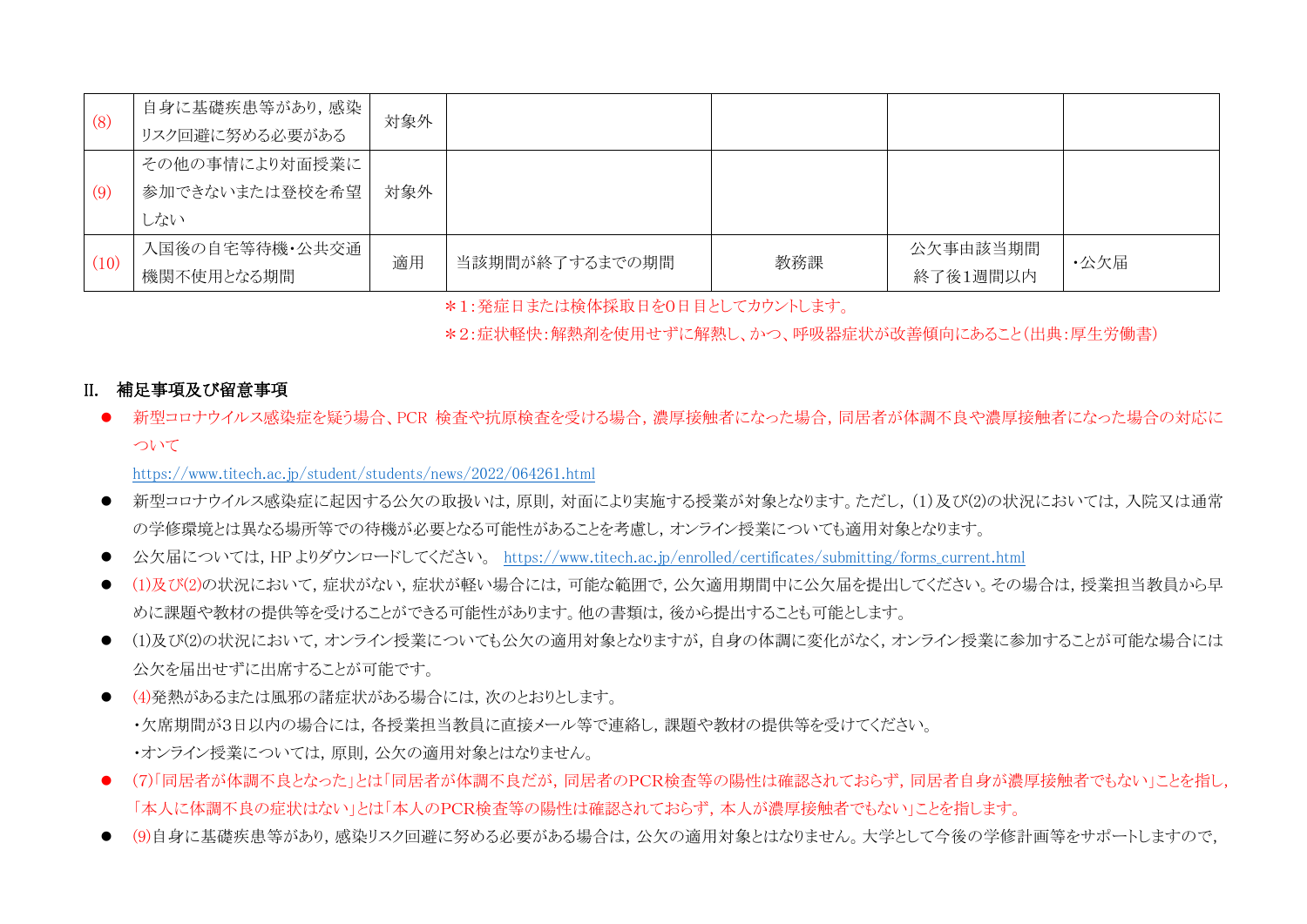系・コース等主任,初年次担当主任,指導教員,アカデミック・アドバイザー等に相談してください。

- (10)その他の事情により対面授業に参加できないまたは学生が登校を希望しない場合は、公欠の適用対象とはなりません。必要に応じて、今後の学修計画等に ついて系・コース等主任,初年次担当主任,指導教員,アカデミック・アドバイザー等に相談してください。
- 公欠期間が長期化し、単位修得が困難であると授業担当教員が判断した場合は、当該授業科目の履修申告を不許可とする場合があります。
- 「PCR 検査等」とは, PCR 検査,抗原検査及びそれらに準ずると保健所または医療機関等が認めた検査とします。

### III. 公欠届等の提出先

学士課程: 教務課学務グループ kyo.gak@jim.titech.ac.jp

大学院課程(生命理工学院,生命理工学研究科,総合理工学研究科以外): 教務課大学院グループ kyo.dai@jim.titech.ac.jp

大学院課程(生命理工学院,生命理工学研究科,総合理工学研究科): 教務課すずかけ台教務グループ suz.kyo@jim.titech.ac.jp

赤字は 2022 年 6 月 13 日修正(これまでの修正:2020 年 9 月 4 日, 2020 年 10 月 2 日, 2020 年 12 月 2 日, 2021 年 1 月 8 日, 2021 年 5 月 20 日, 2021 年 6 月 23 日, 2022 年 1 月 19 日,2022 年 2 月 1 日)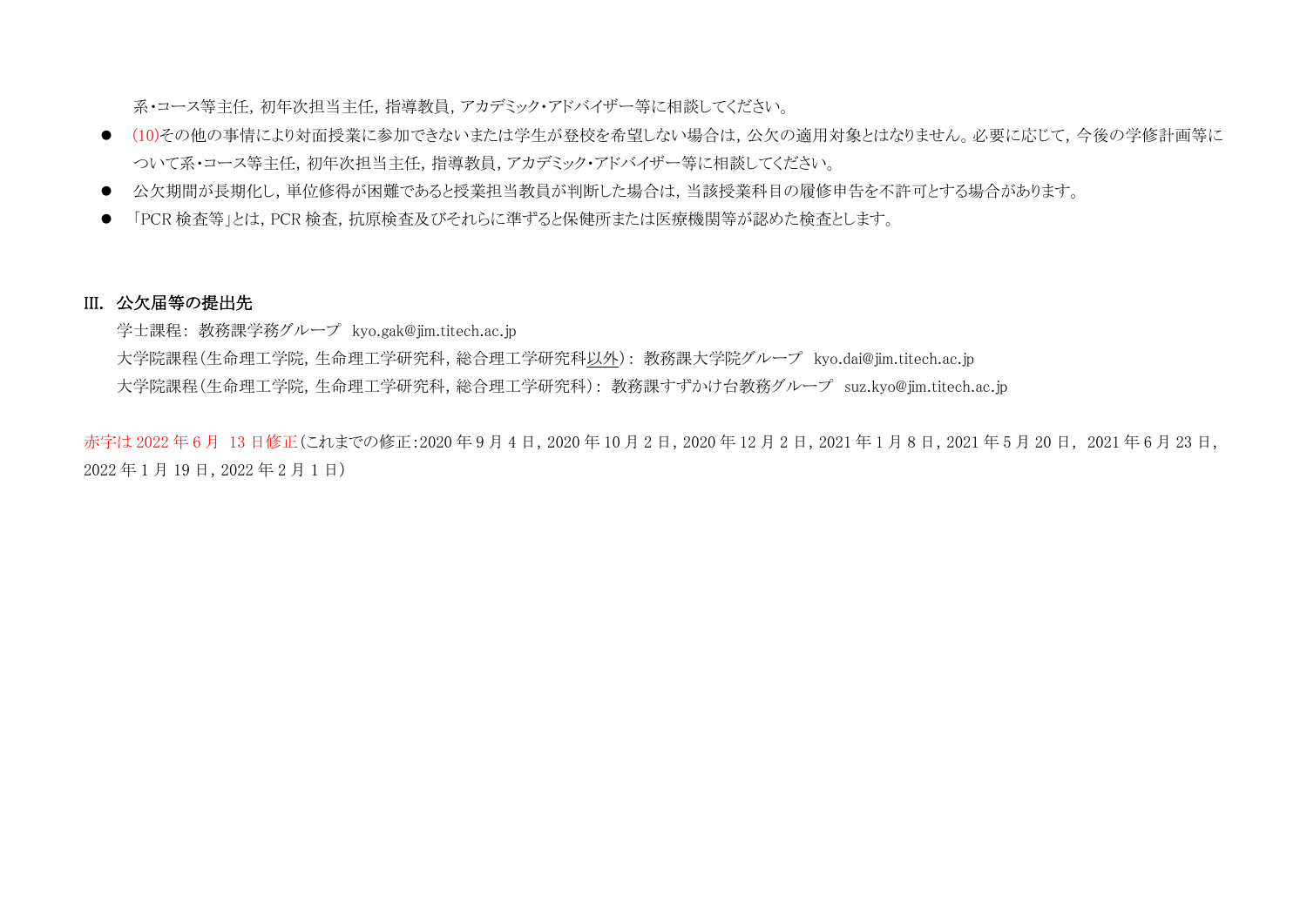June 13 2022 To: All Students From: Jun-ichi Imura, Executive Vice President for Education Mitsuji Sampei, Director, Health Support Center Toshihiko Fukuoka, Industrial Physician and School Doctor, Health Support Center

Changes to Tokyo Tech response to the COVID-19 and handling of authorized absences

If you or someone you live with feels unwell and is suspected to be COVID-19 positive, or is identified as a Close Contact, please be sure to follow the instructions below.

- Do not come to campus for the period designated by the Institute.
- Refrain from actions that may be considered close contact with others (meeting without wearing a face mask, being in close proximity for an extended time or in spaces without sufficient ventilation, etc.).

● Check the manual below, referring to the sections that apply to you and the person you live with, and follow the relevant procedures such as staying away from campus and reporting your circumstances to relevant parties.

Students affiliated with laboratories must promptly notify their academic supervisor of their circumstances as necessary.

Note that the updated responses are effective from June 13, 2022.

【Response Manual for Students with Suspected COVID-19】 <https://www.titech.ac.jp/covid-19/pdf/gakumu-20210520-3e.pdf> 【How to Determine a Close Contact (or Equivalent)】 <https://www.titech.ac.jp/student/pdf/gakumu-closecontact-chart.pdf>

In particular, those who test positive or are identified as a Close Contact with symptoms must fill out the report available from the link below and submit it to [pcrteststudent@jim.titech.ac.jp.](mailto:pcrteststudent@jim.titech.ac.jp)

【COVID-19 PCR/antigen test report form】 https://www.titech.ac.jp/english/student-support/file/covid19-eng.xlsx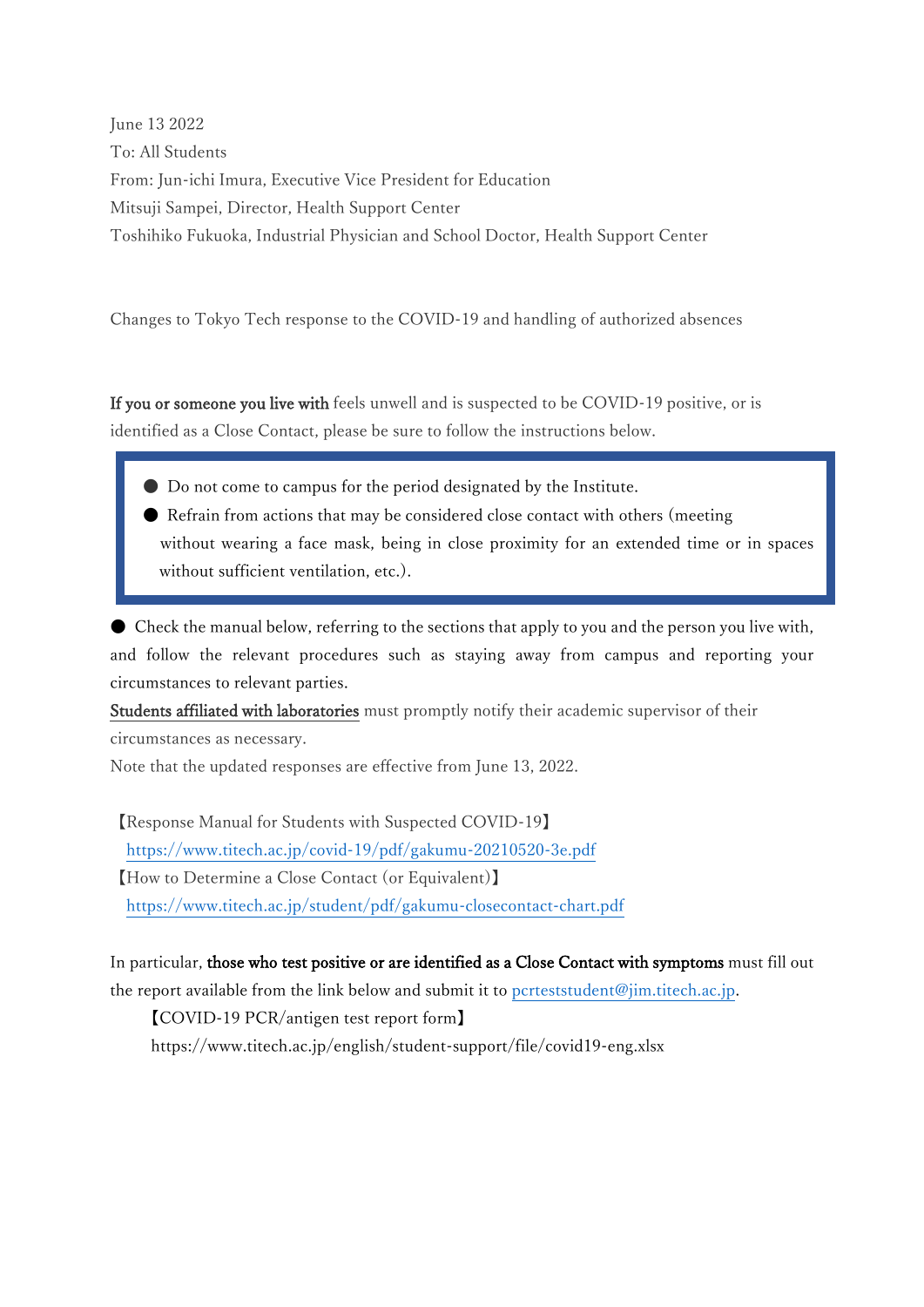Key changes from the previous response are as follows. Be sure to check the above manual for full details.

- $\triangleright$  Those who test positive should contact anyone with whom they may have had close contact.
- A "Close Contact" has been redefined as someone who has had conversation or has dined with a COVID-19 patient without wearing a face mask, and any individual living with a COVID-19 patient.
- Only a) those who test COVID-19 positive and b) Close Contacts with symptoms are required to submit a report to [pcrteststudent@jim.titech.ac.jp.](mailto:pcrteststudent@jim.titech.ac.jp)

Please check the following document about handling of authorized absences granted to students who miss classes due to COVID-19.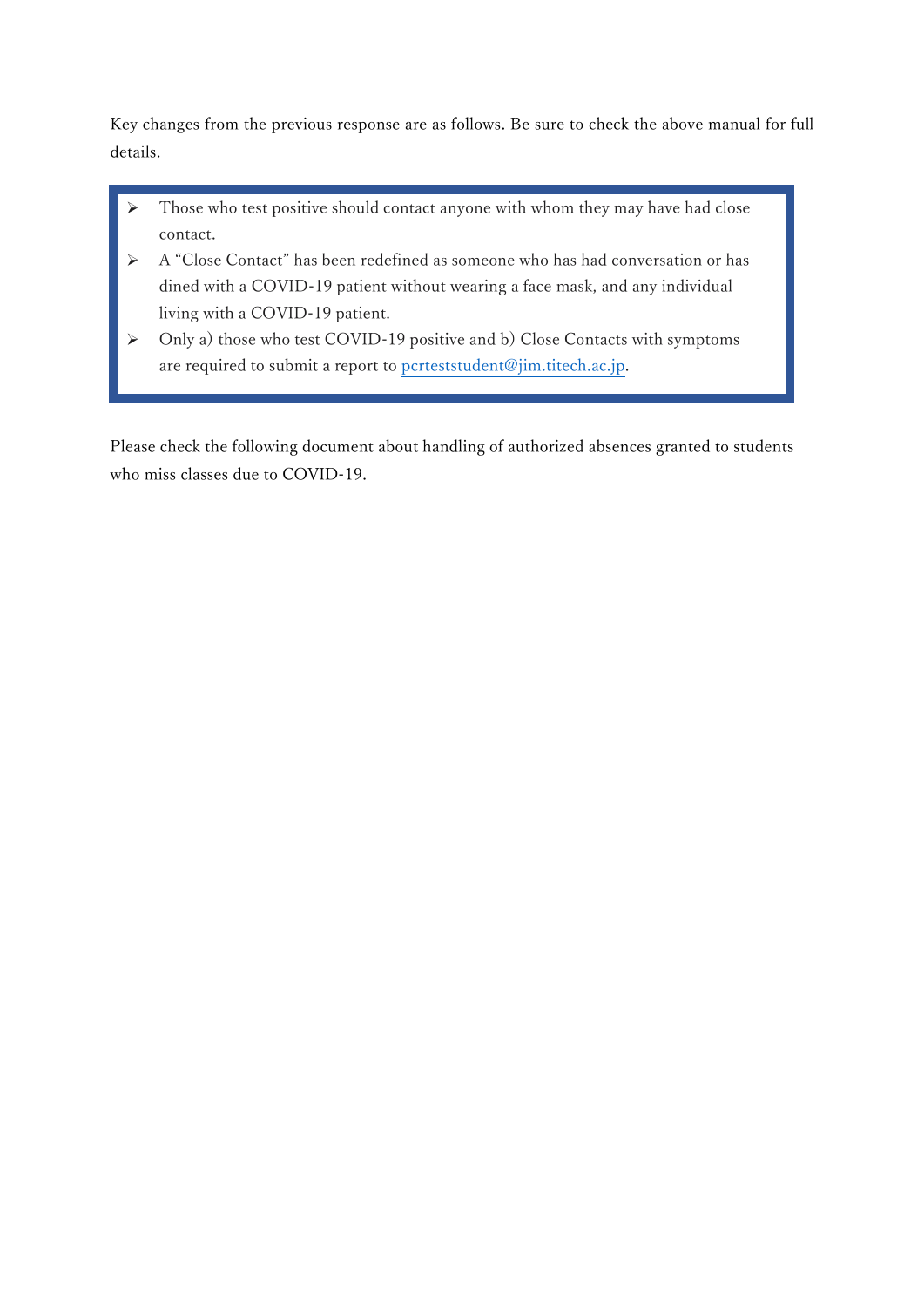## **I. Handling of authorized absences granted to students who miss face-to-face classes due to COVID-19**

|         | Circumstances                                                                                   | Eligibility | Length of absence                                                                                                                                                                                                                                                                              | Deadline for Request for<br><b>Authorized Absence</b>                                  | Documents to be<br>submitted        | Contact / Where to<br>submit |
|---------|-------------------------------------------------------------------------------------------------|-------------|------------------------------------------------------------------------------------------------------------------------------------------------------------------------------------------------------------------------------------------------------------------------------------------------|----------------------------------------------------------------------------------------|-------------------------------------|------------------------------|
| $(1)-1$ | A student has been diagnosed with<br>COVID-19 and has symptoms                                  | Eligible    | 10 days <sup><math>*1</math></sup> from the day after<br>the student's first day of<br>symptoms and until 72 hours<br>have passed since symptoms<br>were resolved <sup>*2</sup>                                                                                                                | Within 1 week after it's<br>confirmed that the<br>student is able to come<br>to campus | Request for Authorized<br>Absence   | <b>Student Division</b>      |
| $(1)-2$ | A student has been diagnosed with<br>COVID-19 and has no symptoms                               | Eligible    | $7$ days <sup>*1</sup> from the day after<br>the student's sample was<br>collected. If he/she develops<br>symptoms later, length of<br>absence is 10 days <sup>*1</sup> from the<br>day after the first day of<br>symptoms and until 72 hours<br>have passed since symptoms<br>were resolved*2 | Within 1 week after it's<br>confirmed that the<br>student is able to come<br>to campus | · Request for Authorized<br>Absence | <b>Student Division</b>      |
| $(2)-1$ | A student has been identified as a<br>Close Contact (or equivalent) and<br>feels unwell         | Eligible    | 7 days <sup>*3</sup> after the last<br>exposure to the COVID-19<br>patient (or after the student<br>started self-isolation at home<br>if he/she lives with the<br>patient), and until 72 hours<br>have passed since symptoms<br>were resolved*2                                                | Within 1 week after it's<br>confirmed that the<br>student is able to come<br>to campus | · Request for Authorized<br>Absence | <b>Student Division</b>      |
| $(2)-2$ | A student has been identified as a<br>Close Contact (or equivalent) but<br>does not feel unwell | Eligible    | 7 days <sup>*3</sup> after the last<br>exposure to the COVID-19<br>patient (or after the student<br>started self-isolation at home<br>if he/she lives with the<br>patient)                                                                                                                     | Within 1 week after it's<br>confirmed that the<br>student is able to come<br>to campus | · Request for Authorized<br>Absence | <b>Student Division</b>      |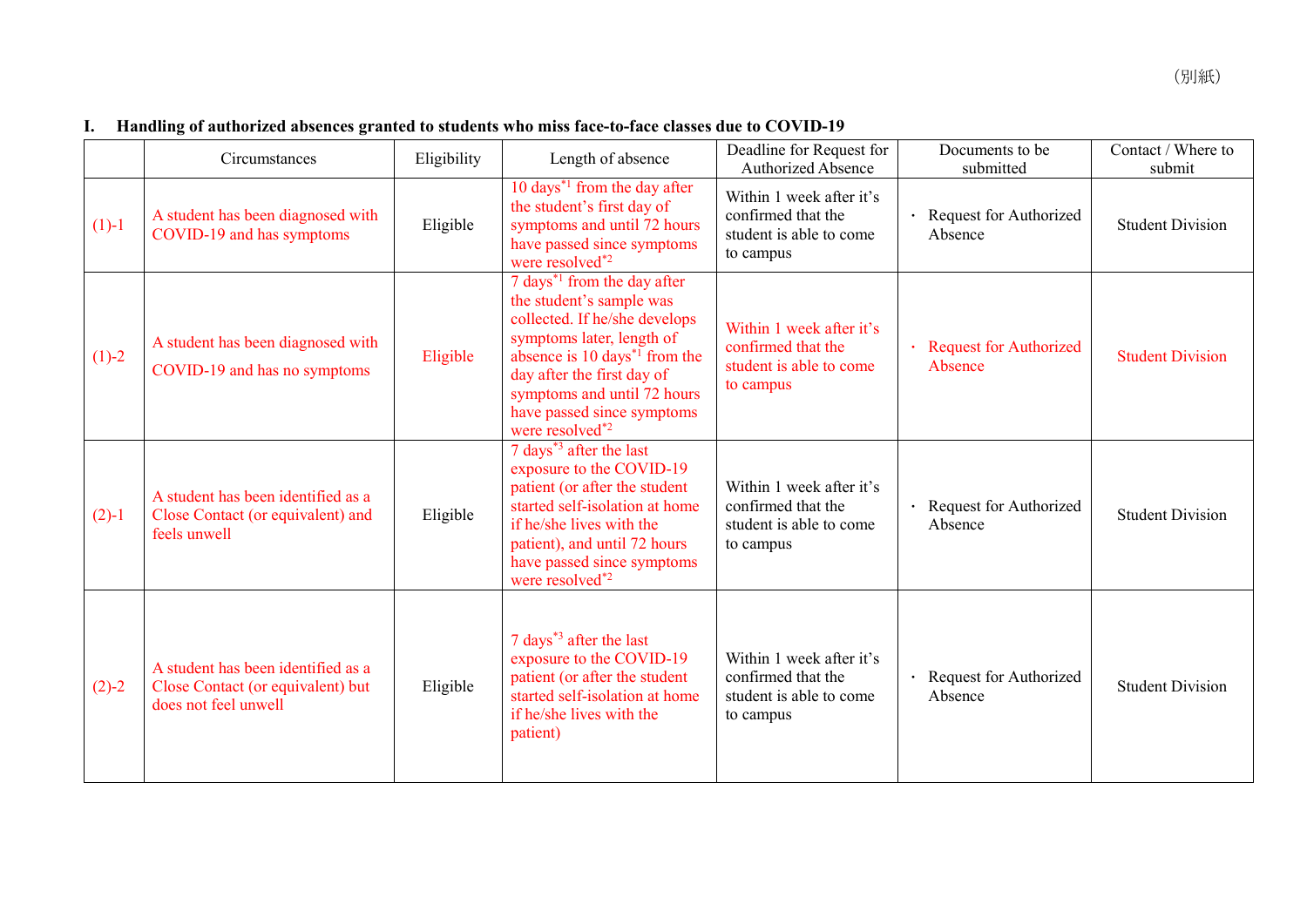| $(2)-3$ | A student is suspected to be a Close<br>Contact (or equivalent)                                                | Eligible   | Until it is determined that the<br>student is not a Close Contact<br>(or equivalent)                                                                                          | At the earliest possible<br>date                                                                            | None                                                                  | Absence up to three<br>days:<br>Course instructors             |
|---------|----------------------------------------------------------------------------------------------------------------|------------|-------------------------------------------------------------------------------------------------------------------------------------------------------------------------------|-------------------------------------------------------------------------------------------------------------|-----------------------------------------------------------------------|----------------------------------------------------------------|
|         |                                                                                                                |            |                                                                                                                                                                               | At the earliest possible<br>date                                                                            | · Request for Authorized<br>Absence                                   | Absence for four days<br>or longer:<br><b>Student Division</b> |
| (3)     | A student is going to receive a<br>vaccine dose                                                                | Eligible   | One-day absence (the day of<br>vaccination)                                                                                                                                   | Within 1 week after the<br>vaccination                                                                      | None                                                                  | Course instructors                                             |
|         | A student feels unwell and has a<br>fever and/or cold-like symptoms                                            | Eligible   | Until 72 hours have passed<br>since symptoms were<br>resolved*2                                                                                                               | At the earliest possible<br>date                                                                            | None                                                                  | Absence up to three<br>days:<br>Course instructors             |
| (4)     |                                                                                                                |            |                                                                                                                                                                               | At the earliest possible<br>date                                                                            | <b>Request for Authorized</b><br>Absence<br>Medical certificate, etc. | Absence for four days<br>or longer:<br><b>Student Division</b> |
|         | A student has severe post-<br>vaccination adverse reactions                                                    | Eligible   | Until symptoms subside                                                                                                                                                        | At the earliest possible<br>date                                                                            | $\cdot$ None                                                          | Absence up to three<br>days:<br>Course instructors             |
| (5)     |                                                                                                                |            |                                                                                                                                                                               | At the earliest possible<br>date                                                                            | · Request for Authorized<br>Absence<br>· Medical certificate, etc.    | Absence for four days<br>or longer:<br><b>Student Division</b> |
| (6)     | Someone a student lives with is<br>identified as a Close Contact but<br>the student does not feel unwell       | Eligible   | 7 days <sup>*3</sup> after the last<br>exposure to the Close Contact<br>(or after the student started<br>self-isolation at home if<br>he/she lives with the Close<br>Contact) | Within 1 week after the<br>end of the period in<br>which the student is not<br>allowed to come to<br>campus | <b>Request for Authorized</b><br>Absence                              | <b>Student Division</b>                                        |
| (7)     | Someone a student lives with feels<br>unwell but the student does not feel<br>unwell                           | Ineligible |                                                                                                                                                                               |                                                                                                             |                                                                       |                                                                |
| (8)     | A student has an underlying<br>medical condition and needs to<br>take precautions to avoid the<br>coronavirus. | Ineligible |                                                                                                                                                                               |                                                                                                             |                                                                       |                                                                |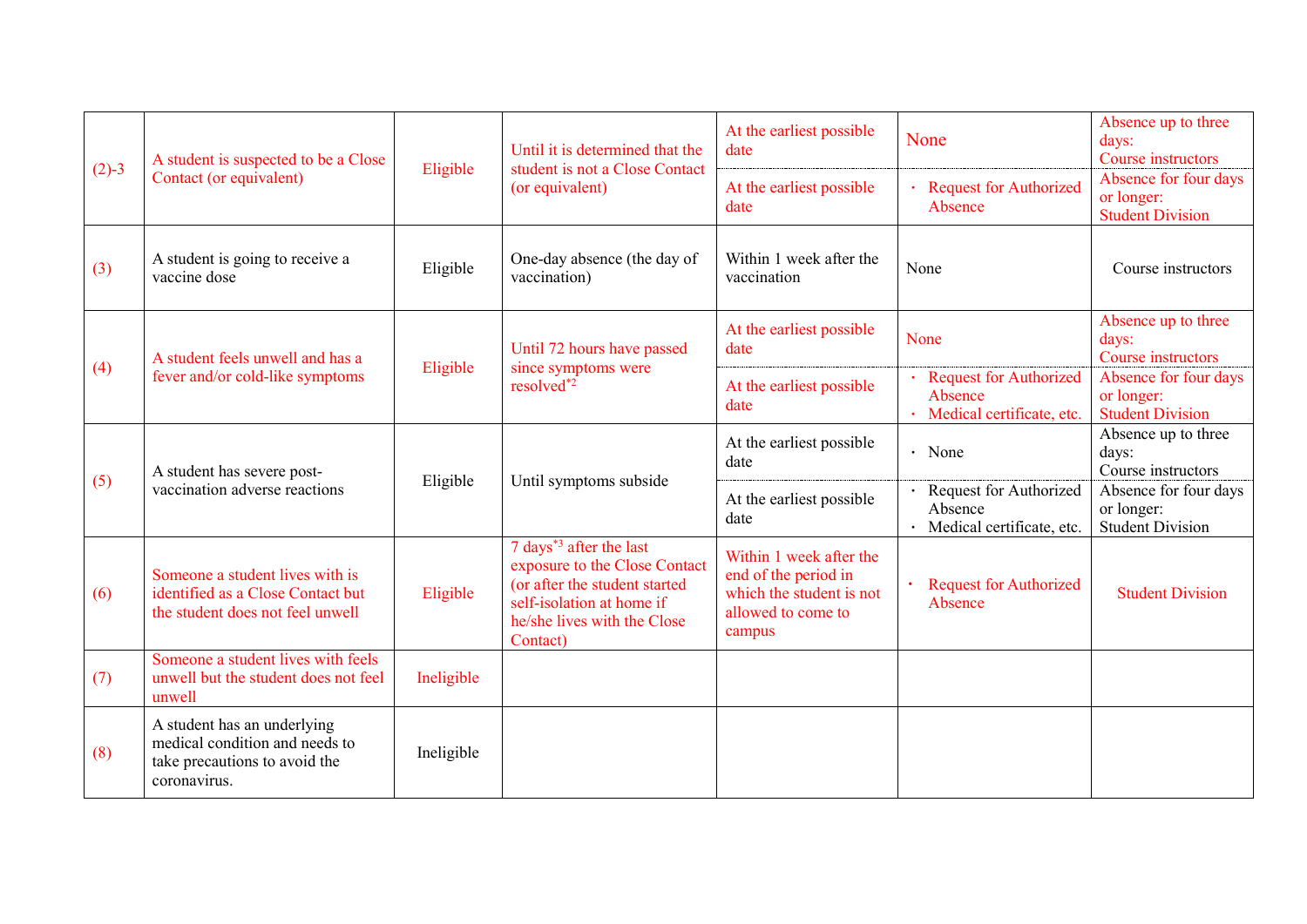| (9)  | A student is unable to attend<br>classes taught face-to-face or<br>wishes not to come to campus for<br>reasons other than those listed<br>above.                                             | Ineligible |                                                 |                                                                  |                                     |                         |
|------|----------------------------------------------------------------------------------------------------------------------------------------------------------------------------------------------|------------|-------------------------------------------------|------------------------------------------------------------------|-------------------------------------|-------------------------|
| (10) | A student is coming from another<br>country to Japan, and must self-<br>quarantine and refrain from using<br>public transportation for a certain<br>period as directed by the<br>government. | Eligible   | Until the end of the self-<br>quarantine period | Within 1 week after the<br>end of the self-<br>quarantine period | • Request for Authorized<br>Absence | <b>Student Division</b> |

\*1: Count the day the student's symptoms first appeared or their sample was collected as Day 0.

\*2: The student's fever subsides without the use of fever-reducing medications, and respiratory conditions are improving. (Ministry of Health, Labour and Welfare)

\*3: Count the last day of exposure or the day the student started self-isolation at home as Day 0.

### **II. Important points to note**

- Please see the information concerning "what you should do when you think you might have COVID-19, when you go in for PCR or antigen testing" via the link below. https://www.titech.ac.jp/english/student/students/news/2022/064266.html
- In principle, authorized absences due to COVID-19 can be granted to students who must miss classes delivered face-to-face. However, under exceptional circumstances such as being hospitalized or self-isolation/quarantine for reason(s) stated in (1) and (2) above, those who must miss classes delivered online may also be granted authorized absences.
- A student requesting authorized absence must download the designated form using the following link: [https://www.titech.ac.jp/english/enrolled/certificates/submitting/forms\\_current.html](https://www.titech.ac.jp/english/enrolled/certificates/submitting/forms_current.html)
- $\bullet$  In the case of (1), or (2), it is recommended that a student who has no symptoms or has mild symptoms submit a Request for Authorized Absence via email during their absence (and supporting documents at a later date), if circumstances allow. As such, the student may be able to receive assignments and course materials from instructors in a timely manner.
- Even if students who miss classes delivered online due to reason  $(1)$  or  $(2)$  are granted authorized absence, they can choose not to take it and attend classes remotely as long as they feel well enough.